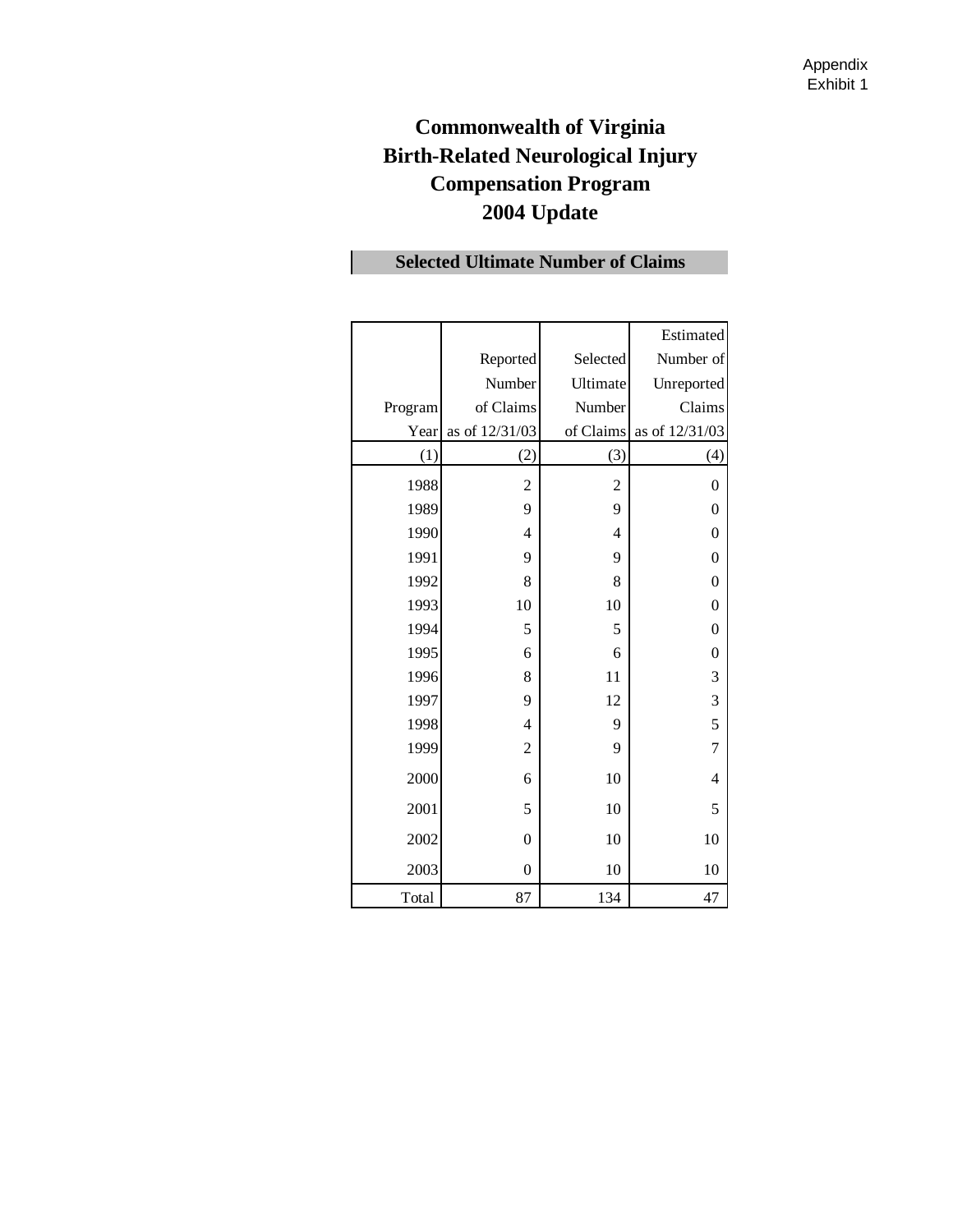#### **Appendix Exhibit 2**

### **Commonwealth of Virginia Birth-Related Neurological Injury 2004 Update Compensation Program**

|                                                                     | 2004-2009 Table of Assessments |                   |                |            |  |  |  |  |  |  |
|---------------------------------------------------------------------|--------------------------------|-------------------|----------------|------------|--|--|--|--|--|--|
| <b>Participating and Non-Participating Physicians and Hospitals</b> |                                |                   |                |            |  |  |  |  |  |  |
|                                                                     |                                |                   |                |            |  |  |  |  |  |  |
|                                                                     | Participating                  | Non-Participating |                |            |  |  |  |  |  |  |
|                                                                     | Physicians                     | Physicians        | Hospitals      | Cap on     |  |  |  |  |  |  |
| Program                                                             | Annual                         | Annual            | Per Live Birth | Hospital's |  |  |  |  |  |  |
| Year                                                                | Assessment                     | Assessment        | Assessment     | Assessment |  |  |  |  |  |  |
| (1)                                                                 | (2)                            |                   |                | (3)        |  |  |  |  |  |  |
| 2004                                                                | \$5,000                        | \$250             | \$50           | \$150,000  |  |  |  |  |  |  |
| 2005                                                                | 5,100                          | 260               | 50             | 160,000    |  |  |  |  |  |  |
| 2006                                                                | 5,200                          | 270               | 50             | 170,000    |  |  |  |  |  |  |
| 2007                                                                | 5,300                          | 280               | 50             | 180,000    |  |  |  |  |  |  |
| 2008                                                                | 5,400                          | 290               | 50             | 190,000    |  |  |  |  |  |  |
| 2009                                                                | 5,500                          | 300               | 50             | 200,000    |  |  |  |  |  |  |

#### Notes:

These assessments are based upon the contents of HB 1407 and SB 687, effective July 1, 2004 Under this fee schedule, the assessment of a new participant is prorated based upon when the participant enters the program during the first year of participation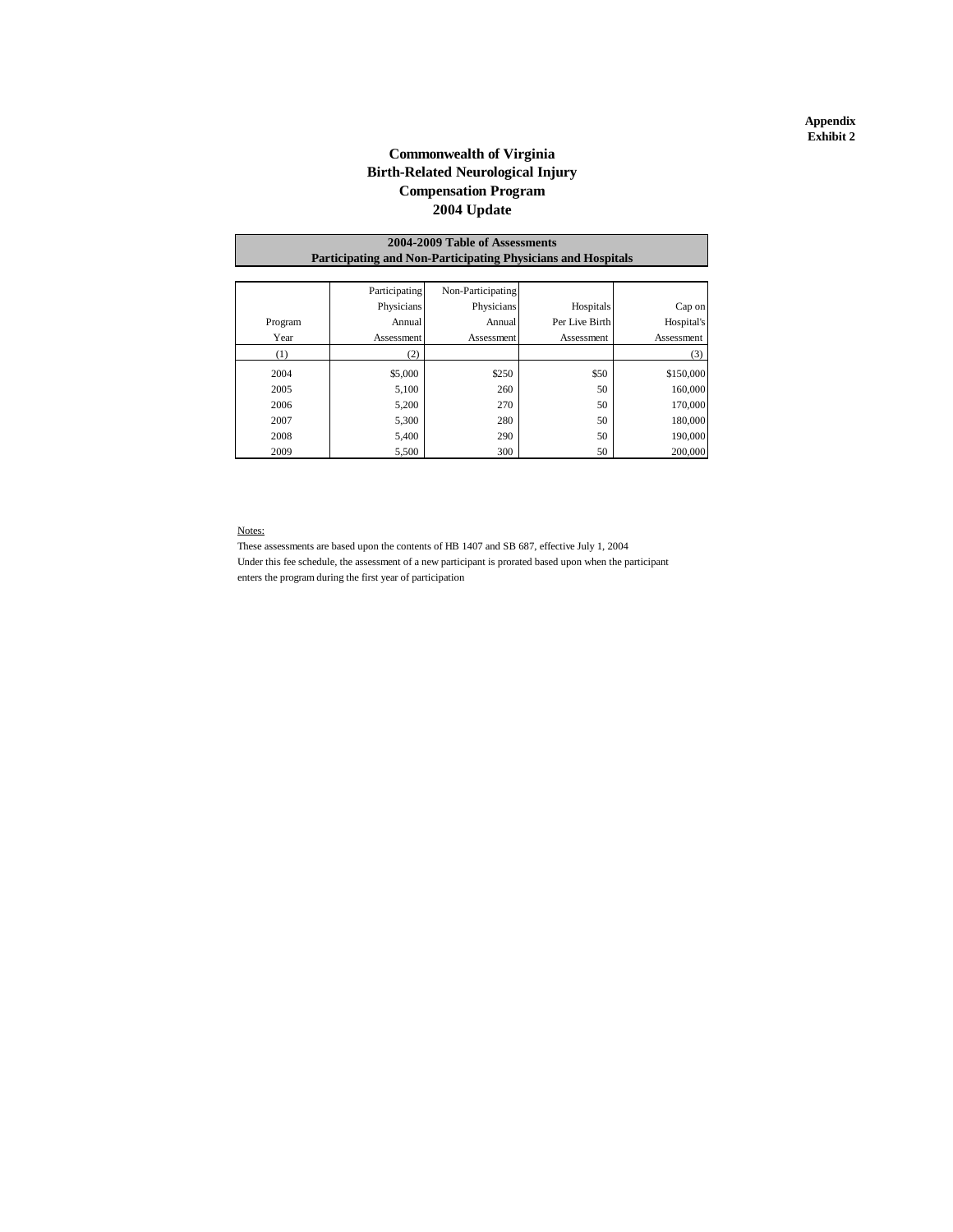### **Appendix Exhibit 3**

# **2004 Update Commonwealth of Virginia Birth-Related Neurological Injury Compensation Program**

#### **Assessment Income (000s)**

| Program Year                    | 1988    | 1989    | 1990    | 1991                     | 1992                     | 1993    | 1994                     | 1995  | 1996  | 1997  | 1998                     | 1999  | 2000  | 2001    | 2002    | 2003    | 2004    |
|---------------------------------|---------|---------|---------|--------------------------|--------------------------|---------|--------------------------|-------|-------|-------|--------------------------|-------|-------|---------|---------|---------|---------|
| <b>Participating Physicians</b> | \$2,034 | \$1,898 | \$2,026 | \$2,205                  | \$2,030                  | \$2,068 | \$2,014                  | \$826 | \$657 | \$723 | \$622                    | \$779 | \$699 | \$1,755 | \$1,645 | \$1,834 | \$2,297 |
| <b>Participating Hospitals</b>  | \$3,028 | \$2,861 | \$2,838 | \$2,194                  | \$2,185                  | \$2,006 | \$1,730                  | \$468 | \$409 | \$467 | \$399                    | \$455 | \$379 | \$1,905 | \$2,256 | \$2,298 | \$2,731 |
| Non-Participating<br>Physicians | \$2,120 | \$2,191 | \$2,265 | \$2,358                  | \$2,467                  |         | $\overline{\phantom{a}}$ |       |       |       | $\overline{\phantom{0}}$ |       |       |         | \$3,190 | \$2,936 | \$3,394 |
| <b>Liability Insurers</b>       |         |         | \$2,569 | $\overline{\phantom{0}}$ | $\overline{\phantom{0}}$ |         | $\overline{\phantom{a}}$ |       |       |       |                          |       |       |         | \$8,043 | \$8,946 | \$9,950 |

Notes:

1. 1988 - 1994 includes \$5,000 per year from participating physicians, \$50 per live birth from participating hospitals (\$150,000 maximum), and \$250 per year from non-participating physicians. Starting in 1993, assessments from non-participating physicians were eliminated.

2. 1990 also includes 0.1% of Virginia liability premiums from liability insurers.

3. Assessments for 1995 through 2000 are according to the length of time the participating physicians and hospitals have been in the program.

4. 2001, 2002, 2003, and 2004 include \$5,000 each from participating physicians and \$50 per live birth from participating hospitals (\$150,000 maximum).

5. 2002 and 2003 also includes 0.25% of Virginia liability premiums from liability insurers.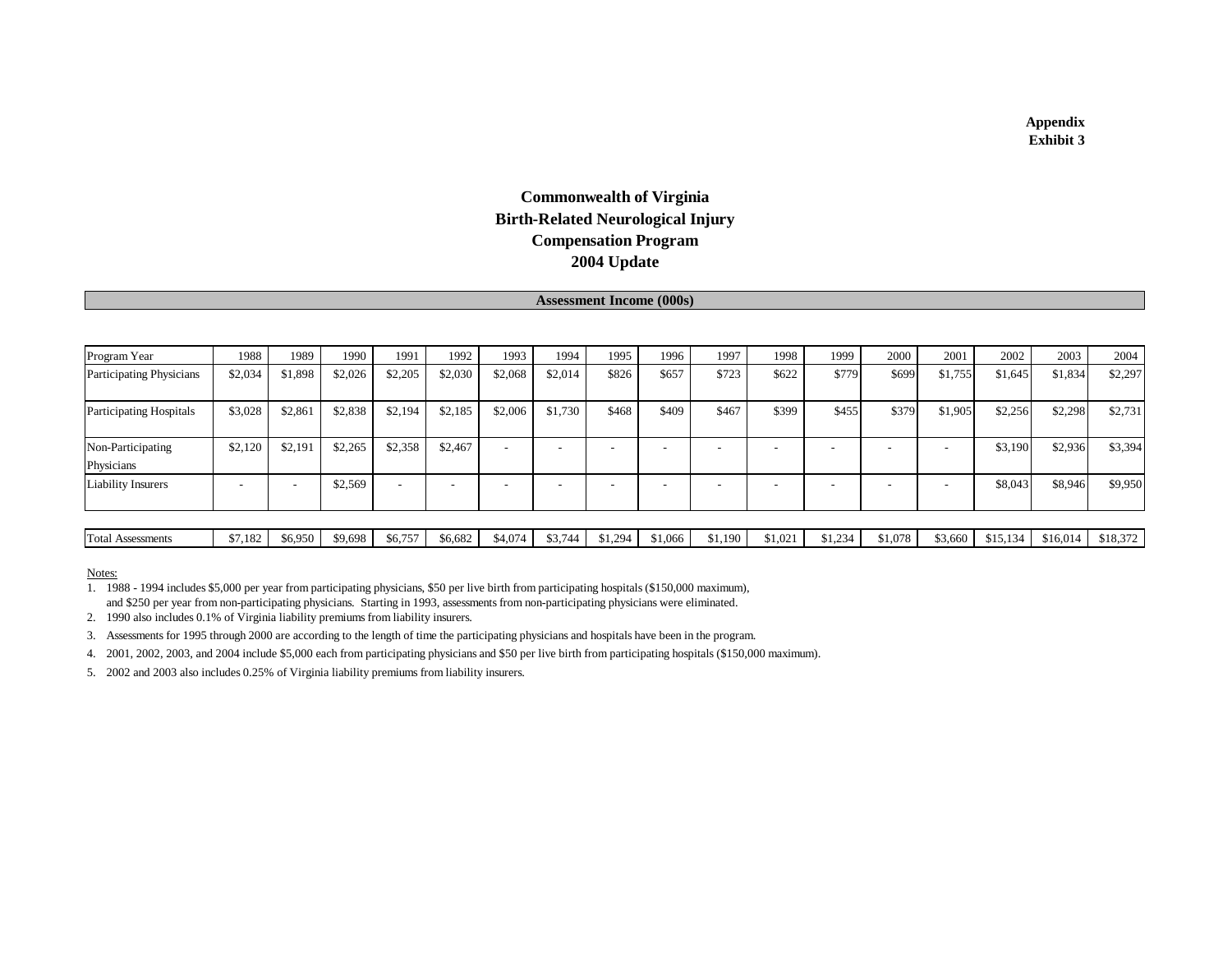## **Commonwealth of Virginia Birth-Related Neurological Injury Compensation Program 2004 Update**

### **Number of Hospitals and Physicians in Program by Program Year**

| Program Year                    | 1988 | 1989 | 1990 | 1991 | 1992 | 1993 | 1994 | 1995 | 1996 | 1997 | 1998 | 1999 | 2000 | 2001      | 2002 | 2003 | 2004 |
|---------------------------------|------|------|------|------|------|------|------|------|------|------|------|------|------|-----------|------|------|------|
|                                 |      |      |      |      |      |      |      |      |      |      |      |      |      |           |      |      |      |
| <b>Participating Physicians</b> | 407  | 380  | 405  | 441  | 406  | 414  | 403  | 426  | 403  | 420  | 402  | 444  | 433  | 351       | 329  | 367  | 459  |
| <b>Participating Hospitals</b>  | 41   | 42   | 36   | 27   | 26.  | 27   | 24   | 27   | 26   |      | 30   |      | 30   | <b>25</b> | 27   | 28   | 34   |
|                                 |      |      |      |      |      |      |      |      |      |      |      |      |      |           |      |      |      |

\* Excludes non-assessed Residents.

1988 through 1998 values from December, 1999 Study; 1999 through 2001 values supplied by Fund on 7/19/01.

2002 Value, calculated by Mercer based upon information supplied by the Fund, 2003 Value, the actual number of physicians, before pro-ration, was 384, supplied by the Fund on 7/7/03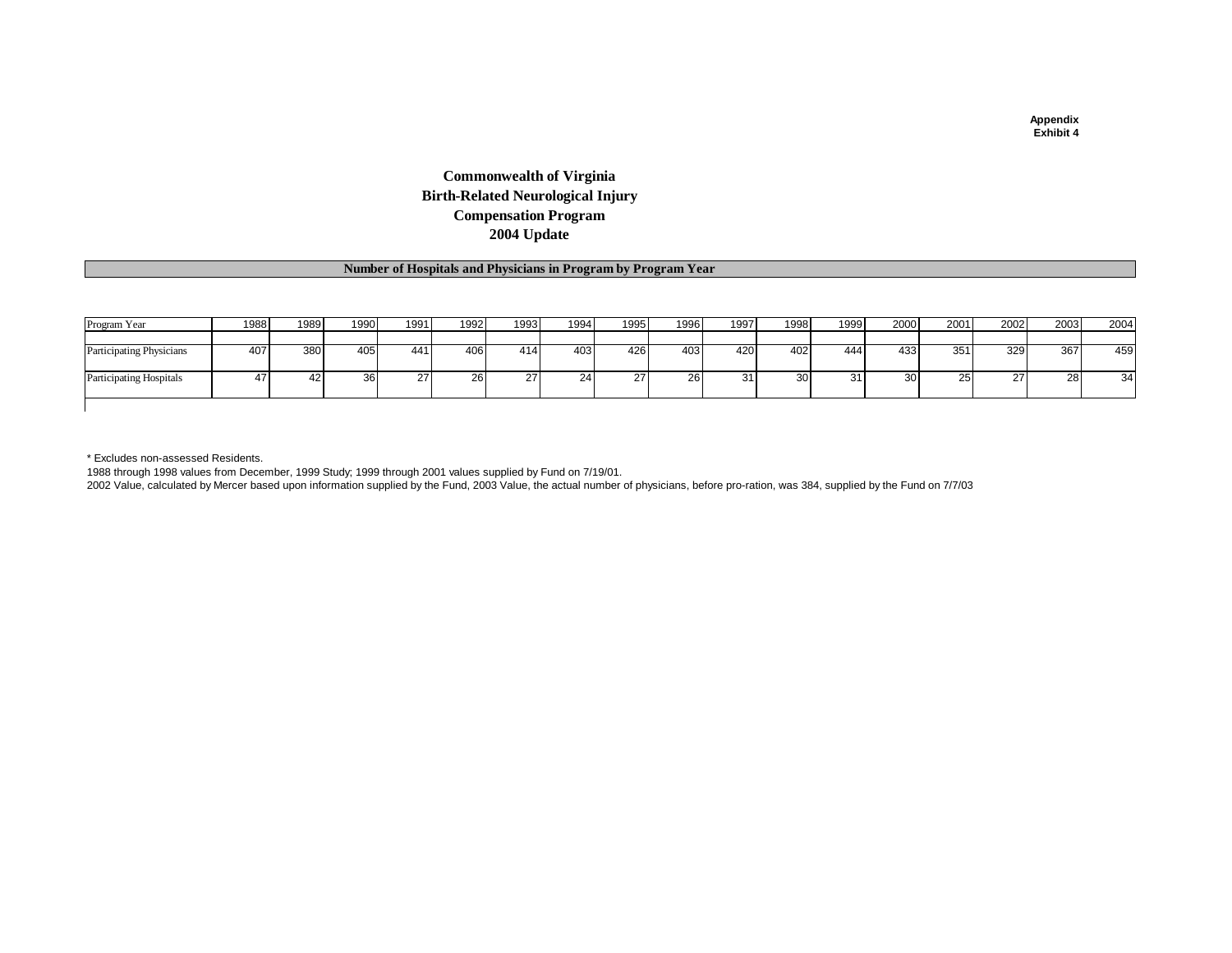|            | <b>August 2004 Draft Report</b> |                                                                                                                                                                                                                                                                                                                                                                                                                                                                                        |        |          | <b>Appendix</b><br>Exhibit 5<br>Page 1 |
|------------|---------------------------------|----------------------------------------------------------------------------------------------------------------------------------------------------------------------------------------------------------------------------------------------------------------------------------------------------------------------------------------------------------------------------------------------------------------------------------------------------------------------------------------|--------|----------|----------------------------------------|
|            |                                 | Reconciliation of Estimated Future Claim Payments, From 12/31/04 to 12/31/05<br>(All Values are in Millions)                                                                                                                                                                                                                                                                                                                                                                           |        |          |                                        |
|            |                                 | <b>Admitted Claimants as of 12/31/05</b>                                                                                                                                                                                                                                                                                                                                                                                                                                               |        |          |                                        |
| А.         |                                 | Estimated future payments for claimants admitted as of 12/31/04 (Table 2):                                                                                                                                                                                                                                                                                                                                                                                                             |        |          | \$116.0                                |
|            | Plus:                           |                                                                                                                                                                                                                                                                                                                                                                                                                                                                                        |        |          |                                        |
| В.         |                                 | One year's Interest on Item A:                                                                                                                                                                                                                                                                                                                                                                                                                                                         | \$7.4  |          |                                        |
| C.         |                                 | Estimated future payments for claimants admitted as of 12/31/05,<br>prior to adjustments for claims paid during 2005:                                                                                                                                                                                                                                                                                                                                                                  | \$11.9 |          |                                        |
| D.         |                                 | Total additions to future claim payments $(B+C)$ :                                                                                                                                                                                                                                                                                                                                                                                                                                     |        | \$19.3   |                                        |
|            | Less:                           |                                                                                                                                                                                                                                                                                                                                                                                                                                                                                        |        |          |                                        |
| Е.         |                                 | Estimated claim payments made in 2005                                                                                                                                                                                                                                                                                                                                                                                                                                                  |        | $-$9.6$  |                                        |
| F.         | $(A+D+E)$                       | Estimated value of future payments for admitted claimants as of 12/31/05 (Table 3)                                                                                                                                                                                                                                                                                                                                                                                                     |        |          | \$125.7                                |
| G.         |                                 | <b>Not-Yet-Admitted Claimants</b><br>Estimated future payments for claimants not yet admitted as of 12/31/04 (Table 2):                                                                                                                                                                                                                                                                                                                                                                |        |          | \$59.9                                 |
|            |                                 |                                                                                                                                                                                                                                                                                                                                                                                                                                                                                        |        |          |                                        |
|            | Plus:                           |                                                                                                                                                                                                                                                                                                                                                                                                                                                                                        |        |          |                                        |
| Н.         |                                 | One year's interest on Item G:                                                                                                                                                                                                                                                                                                                                                                                                                                                         | \$3.0  |          |                                        |
| I.<br>J.   |                                 | Estimated future payments for claimants born in 2005:<br>Total additions to future claim payments:                                                                                                                                                                                                                                                                                                                                                                                     | \$13.6 | \$16.6   |                                        |
|            | Less:                           |                                                                                                                                                                                                                                                                                                                                                                                                                                                                                        |        |          |                                        |
| K.         |                                 | Claimants not-yet-admitted at 12/31/04, but admitted at 12/31/05:<br>(as valued as of $12/31/04$ )                                                                                                                                                                                                                                                                                                                                                                                     |        | $-$10.9$ |                                        |
| L.         | $(G+J+K)$                       | Estimated future payments for claimants not yet admitted as of 12/31/04 (Table 3):                                                                                                                                                                                                                                                                                                                                                                                                     |        |          | \$65.6                                 |
| Notes:     | admitted as of 12/31/04.        | A. From Table 2; this is the starting point in our reconciliation of the future claim payments for admitted claimants.<br>B. Because item A was discounted as of 12/31/04, the discount must be "unwound" to determine the value as of 12/31/05.<br>This is the amount by which the discount must be "unwound."<br>C. We must add the value of the future costs for claimants admitted during 2005, because item A only includes claimants                                             |        |          |                                        |
| D. =B + C. | in items A and C.               | E. We must deduct the estimate of the claim payments made during 2005, because these are otherwise included<br>$F = A + D + E$ , and reconciles to Table 3.<br>G. From Table 2; this is the starting point in our reconciliation of the future claim payments for not-yet-admitted claimants.<br>H. Because item G was discounted as of 12/31/04, the discount must be "unwound" to determine the value as of 12/31/05.<br>This is the amount by which the discount must be "unwound." |        |          |                                        |
| J. =H +I.  | born as of 12/31/04.            | I. We must add the value of the future costs for claimants born during 2005, because item G only includes claimants<br>K. We must deduct the estimated future claim payments for claimants not yet admitted as of 12/31/04, but admitted during                                                                                                                                                                                                                                        |        |          |                                        |

the year 2005. Otherwise, their future costs would be double-counted, because they are included in item C.

 $L = G + J + K$ , and reconciles to Table 3.